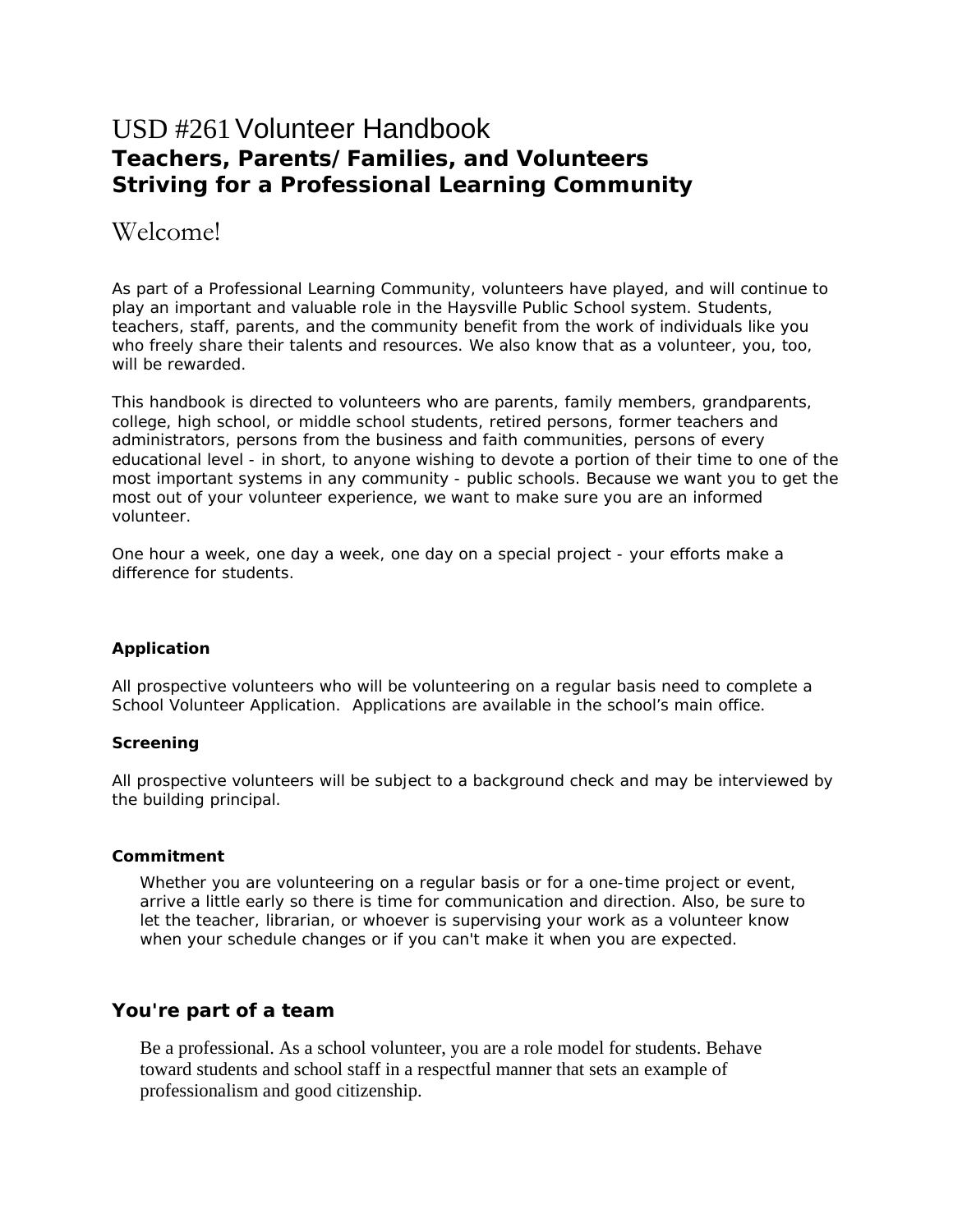# **Communicate**

As a school volunteer, it is crucial that the lines of communication stay open and clear. If you are unsure about what's expected of you, or how to use certain office equipment, please ask someone for direction.

#### **What to wear**

Wearing appropriate, practical, and comfortable clothing when you volunteer is one more way you can be a role model. If you have a question, feel free to ask for a copy of the school's dress code or to talk with the principal, a teacher, or another school volunteer.

## **Who is doing the teaching?**

If you are volunteering in a classroom, make sure you and the teacher are clear on your responsibilities and that you are both comfortable with your duties. The real value for a teacher in having a volunteer is that is allows the teacher time to teach.

#### **Language, Tobacco products and Alcohol**

Just as we expect students to refrain from using inappropriate language, tobacco products, and alcohol, we also expect the same from teachers, staff and volunteers. Most adults realize how easily children pick up on what we say, what we do, or what we drink. Please keep in mind that what may be intended as harmless slang, or having one harmless cigarette, or having alcohol on one's breath is not acceptable in the school environment.

# **Our commitment to you**

While there are certain expectations from volunteers to help things run smoothly, we realize you also have expectations from school staff. We are committed to working with you to make sure volunteering is rewarding for everyone. The following are some of the commitments we make to our volunteers:

## **Volunteer orientation**

A handbook like this is useful in covering information in a general manner. Volunteers need specific information about their volunteer duties. This can be accomplished by meeting individually with the member of the school staff who will be supervising you. For example, volunteers need to know the facility's layout, where the buses are loaded, and how to use certain office equipment, as well as specific school practices. Once you've become an experienced volunteer, you may be asked to help with the orientation of new volunteers.

## **Efficiency**

We respect your time commitment and will make every effort to utilize your time efficiently. If you have any questions or suggestions to help us, please share them.

# **Interests and talents**

We want to make the best match we can between volunteer opportunities and your interests and talents. Please let the administration know how you can best contribute. Your input may lead to the development of additional volunteer opportunities.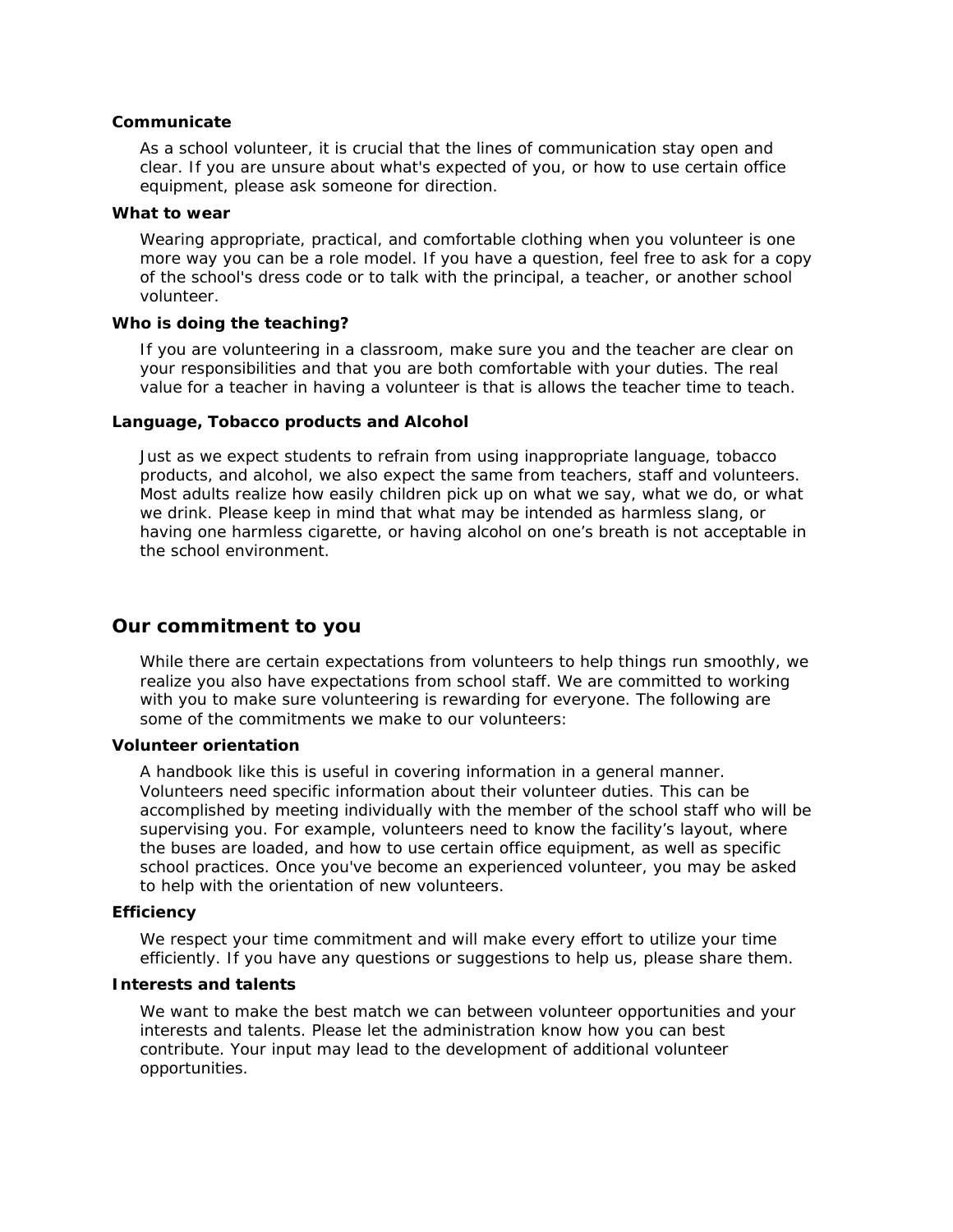#### **Discipline or behavior problems**

As a school volunteer, you may notice students disobeying school or classroom rules. Your responsibility is to call such matters to the attention of the teacher or other supervising school personnel. Please do not take corrective measures into your own hands.

There are many ways in which schools are alike, but because schools must fulfill educational needs of students from many diverse backgrounds, each school has a personality or culture of its own. Volunteers should be informed about the school's general disciplinary procedures to avoid any misunderstanding.

#### **Volunteers in kindergarten classes**

Although kindergarten classes operate on schedules that are different from other grade levels, they often viewed as "autonomous" entities within a school. Classroom volunteers are strongly encouraged to participate in school-wide training/workshops and activities for volunteers. All volunteers must sign-in at the school office.

#### **Volunteers in the upper grades**

Sometimes volunteers do not feel as needed or welcome by students or teachers in upper grade levels. Be assured, however, that your presence and assistance is still welcome and needed. Volunteering with older students is just as important as in the early grades; it simply has to be adapted to the developmental and educational needs of the students. If you would like to volunteer with older students and are unsure how, please feel free to speak to the principal.

# **Legal issues**

## **Sign in procedure and security**

Volunteers are required to sign in at the office. Signing in each time you volunteer also allows school personnel to locate you immediately in case of an emergency. Each school has a badge or button for volunteers to wear while at school. For everyone's safety, it's important to know who you are and why you are at school.

## **Supervision**

Volunteers perform under the direction/supervision of school personnel. If a volunteer assists a student or students outside the classroom, they should not be taken to any area except that specified by the teacher or principal.

Volunteers attending field trips should never leave students unattended. In an emergency, if it is necessary for the volunteer to leave the students assigned, or the field trip location, the teacher or principal should be notified immediately.

#### **Confidentiality**

What you hear or observe about students or staff while volunteering in a school is confidential. Even a seemingly harmless comment repeated to another can be misunderstood and cause harm to the school team.